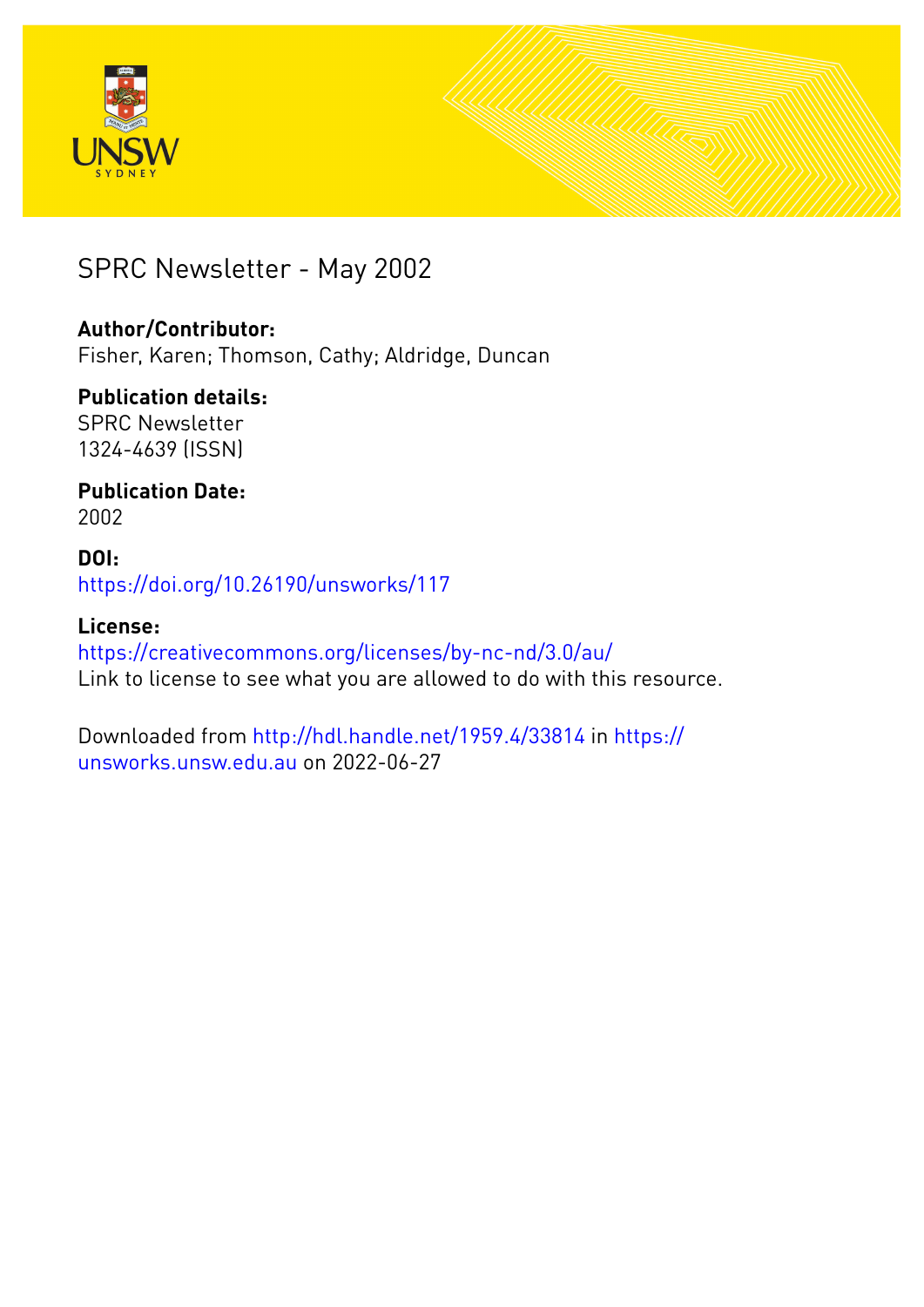# **No 81** May 2002 Newsletter Social Policy Research Centre

# **Beware the Mean!** by Peter Saunders and Tim Smeeding

The title of this paper is taken from an article by the American economist Joseph Quinn (1987) on measuring the economic well-being of the elderly. The message he sent in this paper that mean incomes are not always the best measure of well being for two reasons: first because the 'mean' income is not the income of the average person—in fact no one may have that income at all. And second because means are misleading measures of well-being when the dispersion around the mean is very wide. This message bears repeating here in light of the recent criticism by the Centre for Independent Studies (CIS) of the poverty estimates produced for The Smith Family by the National Centre for Social and Economic Modelling (NATSEM). The ensuing controversy has re-ignited the debate over measuring poverty – a debate that is important, because good measurement of the scale of poverty and how it has changed is an essential ingredient into designing policies that address the forgotten problem that poverty has become (Davidson, 2002).

Our aim here is to clarify some of the underlying conceptual issues in poverty measurement and bring some new data to bear on the problem. We do not think that debating such issues should be a substitute for action, but rather that definitions are an important part of the process of deciding when action is needed and what form it should take.

The basic point made in the CIS report is that, by using a poverty line set equal to one-half of mean income rather than the more common measure based on one-half of median income, the NATSEM estimates exaggerate both the poverty rate in 2000 and the increase experienced over the 1990s. The figures published by The Smith Family confirm that this is indeed the case. The former result is virtually guaranteed by the fact that the distribution of income is skewed to the right, with many people on low-to-modest incomes and far fewer on high incomes. This implies that median income (which is the income of the middle



**Tim Smeeding, Visiting Professor to SPRC, at the 'Ageing Societies' Seminar**

person or middle household, and separates the distribution into two equal halves) is lower than mean (or average) income, so that a poverty line linked to mean income will always be higher and more people will fall below it.

The second observation – that use of a poverty line linked to mean income produces a higher increase in poverty – is generally only true when mean income *increases* by more *Continued on page 4*

### **CONTENTS**

Staff and Visitors Update ............................2 From the Director ..........................................3 Costs of Foster Care ....................................6 Child Protection in China ..........................7 From the Projects............................................8

#### **Feature**

Peter Saunders and Tim Smeeding discuss the question of measuring poverty

EditorS ◆ Karen Fisher, Cathy Thomson & Duncan Aldridge

◆ Registered by Australia Post ◆ Publication No. NBP4766 ◆ ISSN 1324 4639 ◆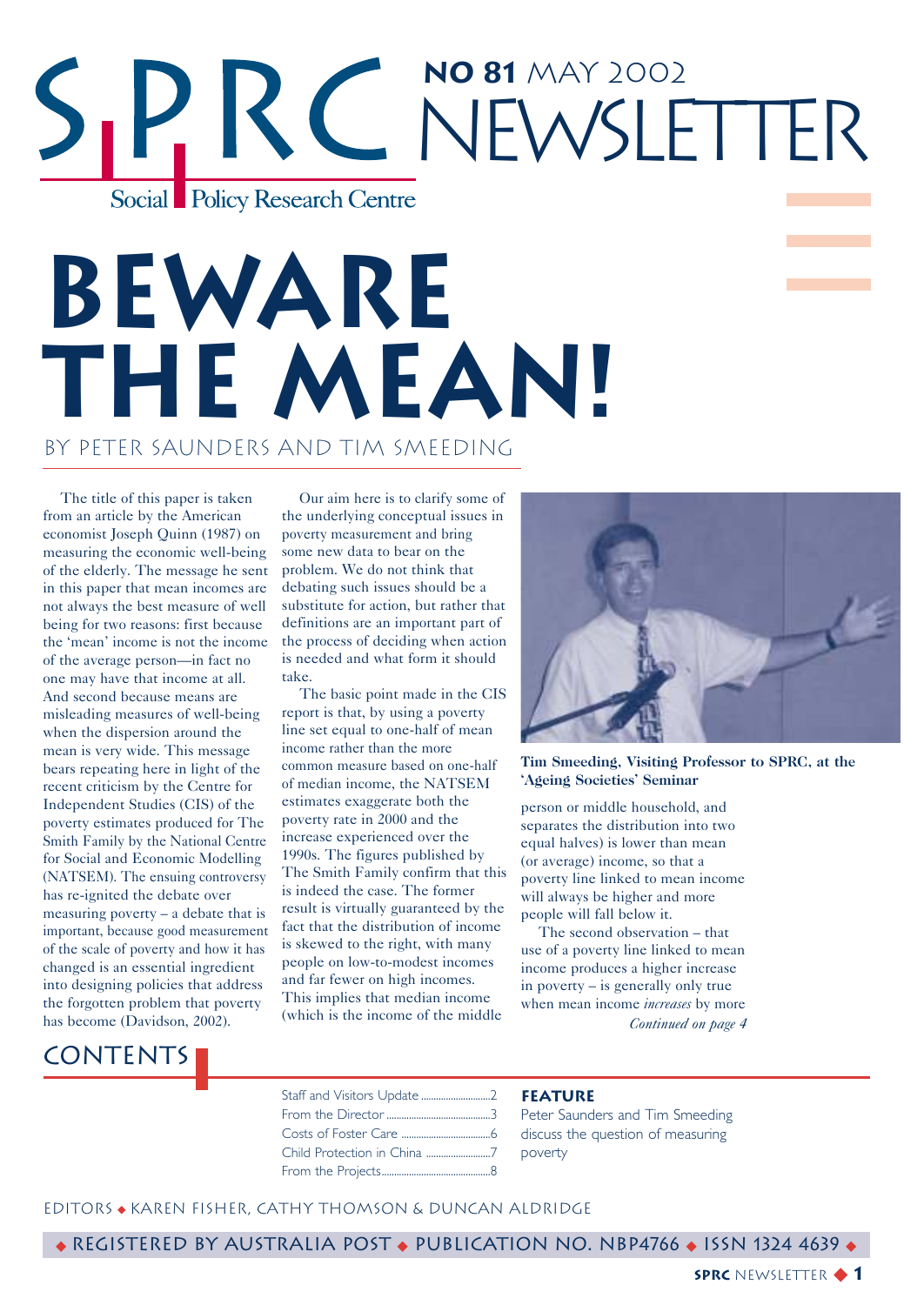# **Policy Research Centre**

*Director* Professor Peter Saunders

*Deputy Director* Professor Sheila Shaver

*Senior Research Fellows* Michael Bittman Dr Bruce Bradbury Dr Tony Eardley Karen Fisher Dr Natasha Posner

*Visitors* Professor Tim Smeeding Associate Professor Yuki Ebara *Research Fellows* Dr Jenny Chalmers Gerry Redmond (on leave) Cathy Thomson Dr Robyn Dolby *Post Doctoral Fellows* Dr Xiaoyuan Shang Dr Saba Waseem

*Research Officers* David Abelló Judy Brown Sharon Burke Jude Eccles Sonia Hoffmann Carla Jannsen Justin McNab Kate Norris Peter Siminski Jacqueline Tudbull *Honorary Research Associates* Emeritus Professor Peter Baume Dr Judy Cashmore Emeritus Professor Sol Encel Dr Sara Graham *Business Manager* Melissa Roughley *Office Manager* Rosita Lang *Librarian* Katherine Cummings *Administrative Assistant* Duncan Aldridge *Research Scholars* Linda Arnold Lyn Craig Amanda Elliott (part-time) Trish Hill Kim Jamieson (on leave) Maria Mackell (part-time) Marilyn McHugh Roger Patulny Christie Robertson Judy Schneider (part-time) Nick Turnbull *Social Policy Research Centre* Rupert Myers Building (South Wing) University of New South Wales Sydney NSW 2052, Australia Phone: +61 (2) 9385 7800 Fax: +61 (2) 9385 7838 Email: sprc@unsw.edu.au Internet: http://www.sprc.unsw.edu.au

#### The Social Policy Research Centre

The Social Policy Research Centre is an independent research centre of the University of New South Wales. Under its original name, the Social Welfare Research Centre was established in January 1980, changing its name to the Social Policy Research Centre in 1990. The SPRC conducts research and fosters discussion on all aspects of social policy in Australia, as well as supporting PhD study in these areas. The Centre's research is funded by governments at both Commonwealth and State levels, by academic grant bodies and by non-governmental agencies. Our main topics of inquiry are: economic and social inequality; poverty, social exclusion and income support; employment, unemployment and labour market policies and programs; families, children and older people; community needs, problems and services; evaluation of health and community service policies and programs; and comparative social policy and welfare state studies.

*The views expressed in this Newsletter, as in any of the Centre's publications, do not represent any official position of the Centre. The SPRC Newsletter and all other SPRC publications present the views and research findings of the individual authors, with the aim of promoting the development of ideas and discussion about major concerns in social policy and social welfare.*

# Staff and STAFF STAFF AND

#### NEW ARRIVALS:

MARILYN MCHUGH has moved from Staff to Research Scholar to take up an ARC/APAI PhD scholarship to study The Costs of Foster Care in Australia.

CHRISTIE ROBERTSON has taken up an ARC/APAI PhD scholarship to commence a study into The Smith Family VIEW clubs of Australia: From Philanthropy towards Social Enterprise.

CATHY THOMSON has returned from leave.

#### VISITORS:

YUKI EBARA from Beppu University (Japan) visited the Centre from January to March 2002.

TIM SMEEDING (Maxwell Professor of Public Policy, Syracuse University, USA, Director of the Luxembourg Income Study) is visiting the Centre from January to June 2002.

#### DEPARTURES:

KIM JAMIESON has taken maternity leave.

YOUNGHEE NA has returned to Korea.

GERRY REDMOND will be on leave for a further year as he continues in his post at Innocenti Research Centre UNICEF, Florence.

JAMES RICE has left the Centre to complete his PhD studies full-time.



**The Social Policy Research Centre is located on Level 3 of the Rupert Myers Building, South Wing, Kensington Campus. Enter by Gate 14, Barker Street.**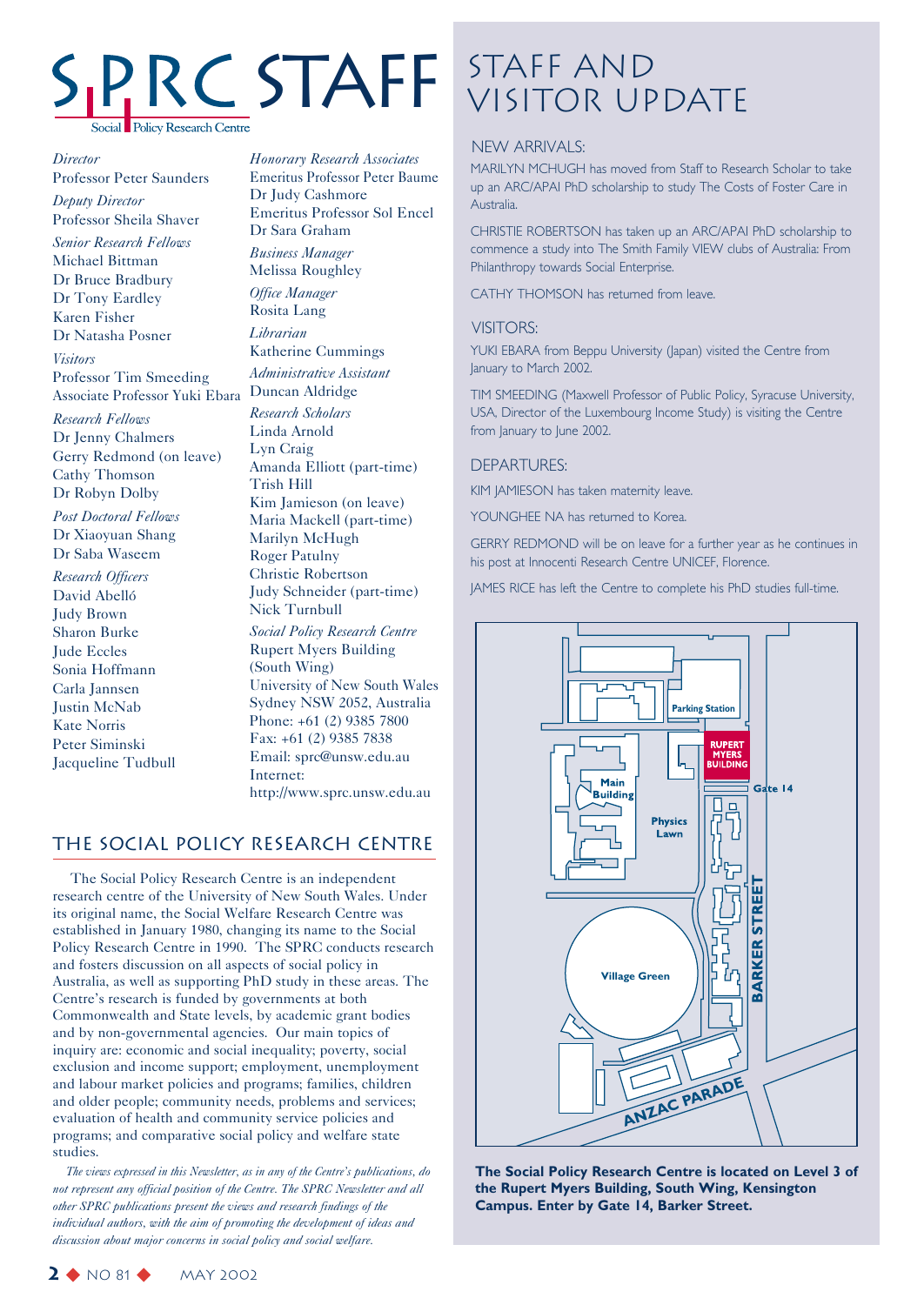# FROM THE DIRECTOR

#### by Peter Saunders

Ageing has been presented as one of the most serious challenges facing all societies over the coming decades. The extent of the 'problem' has been extensively documented and the need for an effective and profound policy response has been a constant theme of the recent policy agenda. But many of the assumptions on which the predicted consequences of an ageing society are based can be shown to be questionable at best, at worst simply wrong.

A simple framework for thinking about ageing can be developed which is based on two important ratios. The first is the ratio of the number of people who have retired from the labour force (r) to the number of workers still employed (e). The second is the ratio of the cost of meeting the needs of each retiree (p) to the average wage of workers (w). The product of these two ratios,  $(r/e)(p/w)$  can then be taken to represent the overall support cost burden associated with a given population.

This can also be expressed as equal to the ratio of (r.p) to (w.e), where the numerator is equal to the cost of meeting the needs of all retires and the denominator is equal to the total wage bill from which those costs must ultimately come. In words, this latter ratio indicates what proportion of the resources generated by the current working generation must be put aside to meet the needs of the current retired generation.

While almost all discussions of ageing implicitly assume that such 'putting aside' only occurs through the public sector, this is by no means the case. Many of the needs of older people will be met by the aged themselves, or by their families, or by a range of nongovernment voluntary agencies. But there is still a resource transfer

involved (even if it takes the form of caring for a grandparent or delivering meals on wheels voluntarily) and this has flow-on consequences that cannot be ignored.

The above framework can be used to trace the development of the 'ageing debate'. The 'first generation' studies that appeared in the 1980s made the point that demographic change

was leading to an ageing process, reflected in a significant increase in the (r/e) ratio resulting from the rise in birth rates in the immediate post-war period, reinforced by increased longevity. Focusing exclusively on the *cost to government* implied by these changes, these early studies suggested that the predicted rise in (r/e) would have to be offset by a fall in the (p/w) ratio if the overall support cost was to be stabilised. Responding to this simple message, governments around the world (particularly in the OECD region) have heeded this warning by cutting back on the generosity of pension schemes and seeking to control the growth of health and care costs for the aged.

The controversy induced by these reforms has given rise to a 'second generation' of studies examining the factors behind the ageing process and its implications for public policy. These newer studies have shed a more interesting light on the issues of ageing, opening up new avenues of inquiry and casting doubt on the need for some of the ameliorative steps already introduced. A key insight of these new studies is that the main factor behind the longerrun increase in the demographic ratio (r/e) is the fertility (or birth) rate, since it is this that ultimately



**Presenters at the 'Ageing Societies' Seminar: (from front left to right) Gary Burtless, Julia Perry, Michael Bittman; (back) Tim Smeeding, Peter Saunders.**

influences the age structure of the population in the long-run.

This in turn has focused attention on what has caused the birth rate to decline and what governments can do to try to reverse this trend. A central issue here is the degree to which the costs associated with child-rearing are shared between the parents, their broader families and the state (in the form of family benefits, access and affordability of child care, and so on). It seems that many of the public policies introduced to cut spending programs as a response the 'ageing crisis' may have shifted these costs onto parents who have responded by having fewer children (in total) thus further reducing the birth rate and exacerbating the rate of ageing.

A second insight of the newer studies is equally simple but again has fundamental consequences. It relates to the role of the labour market in the ageing process. The age of retirement is not a universal given, but is the result of policies introduced and sustained over a long period. The point at which workers (e in the above framework) shift into retires (r) obviously has a *Continued on page 10*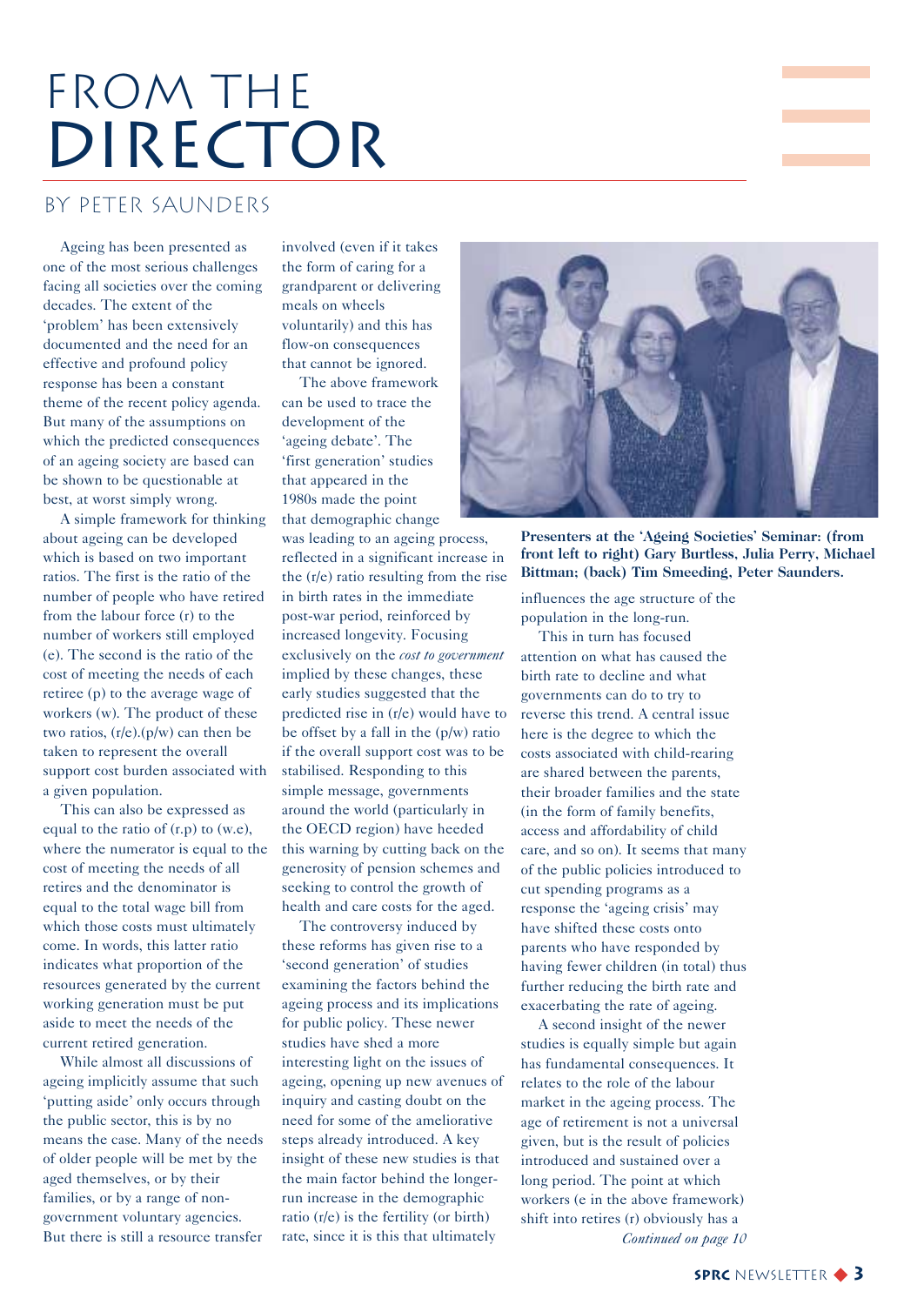#### **BEWARE THE MEAN!** CONTINUED

than median income. This did in

*"...the fact that one measure shows a larger increase over a specific period is hardly a sound basis for choosing it."*

fact occur in Australia through the 1990s, but it is not inevitable. The reason for this is that increased income inequality reflected large increases in the incomes of those who were already at the top of the distribution (Saunders, 2001). This had the effect of increasing mean income relative to the median, so that mean-income poverty rose faster than median-income poverty. The CIS conclude from this that The Smith Family (and NATSEM) have confused poverty with inequality and are promoting a climate in which the 'politics of envy' (Hughes, 2001) is characterising the increased affluence of the rich (itself a good thing) as increased poverty of the poor (a bad thing).

The figures published in Table 1 of The Smith Family report (on which the authors of the CIS study rely) bear out these statistical

observations. Thus, mean family income in 1990 (updated to year 2000 dollars) was \$766, while median income (when similarly updated) was \$686. The ratio of mean to median (a very rough measure of income inequality) in 1990 was thus 1.117. By the year 2000, mean income had risen to \$832, median income to \$723 and the ratio of the two to 1.151, or 3.0 percent above the figure for 1990.

Of course, none of these statistics tell us whether it is better to base a relative poverty line on mean or median income. The fact that one measure shows a larger increase over a specific period is a hardly a sound basis for choosing it. We need to make a *judgment* about the relative merits of alternative poverty measures that is independent of what they imply for the poverty rate. One specific problem with measuring poverty using mean income is this;

Table 1: Poverty Rates using Mean and Median Income Poverty Lines\*

| Country               | Year   | Overall |             |        | Children    |         | Aged        |                             |
|-----------------------|--------|---------|-------------|--------|-------------|---------|-------------|-----------------------------|
|                       |        |         | Mean Median |        | Mean Median |         | Mean Median | Mean to<br>Median<br>Income |
| Australia             | 1981   | 15.4    | 11.3        | 17.0   | 13.8        | 41.4    | 24.0        | 1.10                        |
|                       | 1994   | 19.2    | 14.3        | 21.0   | 15.8        | 42.4    | 29.4        | 1.12                        |
|                       | Change | 3.8     | 3.0         | 4.0    | 2.0         | 1.0     | 5.4         | 0.02                        |
| Canada                | 1981   | 15.3    | 12.4        | 17.6   | 14.8        | 30.6    | 22.0        | 1.09                        |
|                       | 1997   | 15.0    | 11.9        | 19.1   | 15.7        | 16.9    | 5.3         | 1.11                        |
|                       | Change | $-0.3$  | $-0.5$      | 1.5    | 0.9         | $-13.7$ | $-16.7$     | 0.02                        |
| France                | 1984   | 13.9    | 11.5        | 12.2   | 9.8         | 23.7    | 19.3        | 1.10                        |
|                       | 1994   | 12.7    | 8.0         | 12.7   | 7.9         | 17.3    | 9.8         | 1.16                        |
|                       | Change | $-1.2$  | $-3.5$      | 0.5    | $-1.9$      | $-6.4$  | $-9.5$      | 0.06                        |
| Germany               | 1984   | 8.8     | 6.5         | 8.7    | 6.4         | 14.4    | 10.3        | 1.10                        |
|                       | 1994   | 10.1    | 7.5         | 13.0   | 10.6        | 11.2    | 7.0         | 1.11                        |
|                       | Change | 1.3     | 1.0         | 4.3    | 4.2         | $-3.2$  | $-3.3$      | 0.01                        |
| Sweden                | 1981   | 5.8     | 5.3         | 5.1    | 4.8         | 3.8     | 2.9         | 1.04                        |
|                       | 1995   | 7.2     | 6.6         | 3.0    | 2.6         | 3.9     | 2.7         | 1.05                        |
|                       | Change | 1.4     | 1.3         | $-2.1$ | $-2.2$      | 0.1     | $-0.2$      | 0.01                        |
| <b>UK</b>             | 1979   | 13.4    | 9.2         | 11.9   | 9.0         | 35.9    | 21.6        | 1.10                        |
|                       | 1995   | 21.8    | 13.4        | 29.9   | 19.8        | 28.6    | 13.7        | 1.19                        |
|                       | Change | - 8.4   | 4.2         | 18.0   | 10.8        | $-7.3$  | $-7.9$      | 0.09                        |
| <b>USA</b>            | 1979   | 18.2    | 15.8        | 23.4   | 20.4        | 31.7    | 27.3        | 1.09                        |
|                       | 1997   | 24.4    | 16.9        | 31.7   | 22.3        | 30.8    | 20.7        | 1.21                        |
|                       | Change | 6.2     | 1.1         | 8.3    | 1.9         | $-0.9$  | $-6.6$      | 0.12                        |
| <b>Simple Average</b> |        |         |             |        |             |         |             |                             |
| of Changes            |        | 2.8     | 0.9         | 4.9    | 2.2         | $-4.3$  | $-5.5$      | 0.05                        |
| $\mathbf{v}$          |        |         |             |        |             |         |             |                             |

Note: \* Poverty rates show the percentage of persons of each type below each poverty line. Source: LIS data base.

### from Page 1

if the incomes of the poor rise (everyone else's income unchanged) this will cause mean income to rise and thus may result in measured poverty *rising* – a curious result that will not occur if poverty is measured relative to median income.

It is at this point in the argument that we part company with the CIS authors, who argue that only an 'absolute' poverty line measures 'real' poverty and avoids the need to make a judgment about the nature and definition of poverty. In fact, there is no single absolute poverty line that is acceptable in all times and places. The World Bank uses an 'absolute' poverty line of US\$ 1 per person per day in Africa, US\$ 2 per person per day in Latin America, and US\$ 3 per person per day in Central Asia and the former Soviet bloc. The United States has an absolute poverty line that is between \$10 and \$15 per person per day depending on the size of the family for which poverty is being measured! (Smeeding, Rainwater and Burtless, 2002). The point here is a simple one: *Any poverty measure must reflect some kind of judgement and the onus is on those who propose it to make these judgements transparent and thus open to debate*. Our challenge to the CIS on this point is; show us an absolute poverty measure that is totally free of judgment so that we can judge its merits for ourselves (pun intended!).

When it comes to choosing between mean or median income as the basis for an explicitly relative poverty line, the vast majority of poverty researchers prefer the median. One reason is that when the median is used , the reference point is the person, family or household who is at the middle of the distribution, with half above and half below them. When the mean is used, there may be no one involved at all, as there may be no person, family or household or who has this exact income. And as mentioned earlier, the income of the person who is closest to the mean income is considerably above the income of the middle person.

A second reason for preferring the median to the mean is because the median is less sensitive to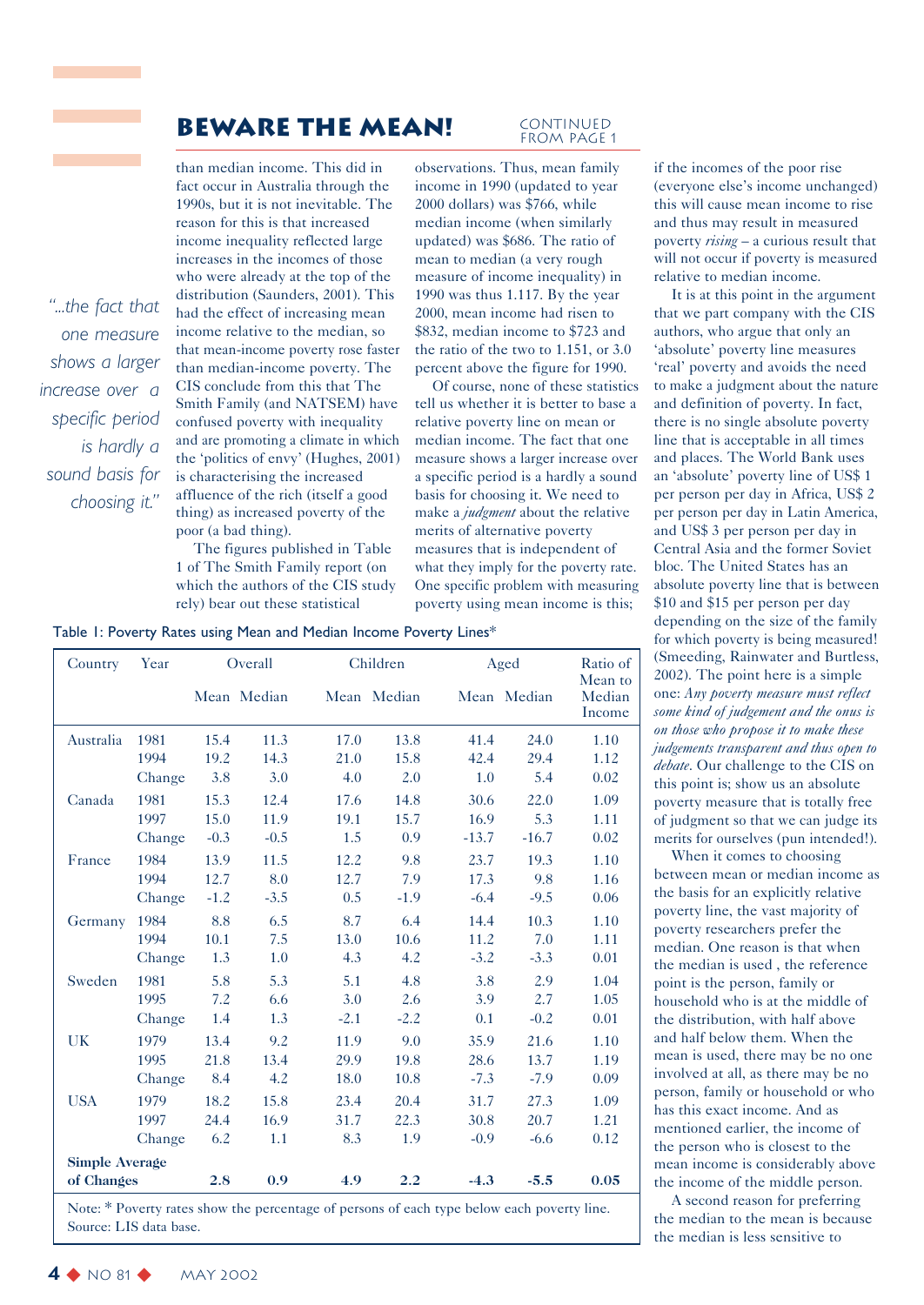extremely high (and low) incomes and is thus a more robust measure of the central tendency of the income distribution. Given that the surveys that produce the income data used to measure poverty often find it difficult to measure very high and very low incomes accurately, measurement errors have the potential to distort the mean to a far greater extent than the median (which depends only on the ranking of incomes, not on the level of any income except the median itself). Even the Department of Social Security in the United Kingdom - one of the few organisations that uses a meanbased measure to examine the circumstances of low-income households - has acknowledged that within quintiles at the extremes of the income distribution, 'medians are considerably less vulnerable to sampling error and other data deficiencies' (Department of Social Security, 1996: 25).

#### **Some International Evidence**

It is useful to provide a new perspective on this debate by considering what the international evidence has to say on these issues. To do this, we draw on data from the Luxembourg Income Study (LIS), a comparative study of economic inequality in different countries using data that conform to a standard conceptual and definitional framework. When the LIS data are used, we can be reasonably confident that any differences that emerge are real, and not the result of the peculiarities of specific national definitions or data characteristics. Both of the authors have been closely associated with the LIS project for two decades, with one of us (Smeeding) its instigator and current Director and the other (Saunders) the Australian coordinator and, for many years a member of the LIS Executive Board.

The LIS project publishes on its website www.lisproject.org a range of indicators of income inequality and poverty in all participating LIS countries (of which there are now 27). The poverty rates are based on

a poverty line for each country that is set at one-half of that country's median income, derived after allowing for differences in household size using an equivalence scale set equal to the square root of household size. For a sub-sample of seven of these countries, we have used the LIS data to also estimate poverty in each country using a poverty line set at one-half of mean income in each country. The results, shown in Table 1, report the overall (national) poverty rate, and separate poverty rates for children (aged under 18) and the aged (aged 65 and over) using the mean and median income poverty lines in each country. The two alternative poverty rates around 1980 and in the mid-1990s are shown, along with the change in the ratio of mean to median income over the period.

The countries included in the Table cover the range of experience captured in the LIS database. This is quite diverse, as can be seen by comparing the results for Sweden with those for the United States. Australia lies around the middle, with more poverty than in continental Europe but less than in the United Kingdom and the United States, similar overall to Canada (aside from poverty among the aged which shows up as very high on both measures).

In choosing between the two poverty lines, the results reveal several patterns:

• As predicted, poverty is always higher using the mean income rather than the median, all else equal;

• The ratio of mean to median income increased in every country, indicating that income inequality rose in every country over this period;

• Upward changes in meanincome poverty rates are generally higher than upward changes in median-income poverty, although the opposite is true when poverty is falling, when median-income based poverty rates fall by more than mean-income based poverty;

• Except in France, the shift from a median income poverty line to a mean income poverty line has a larger impact on estimated poverty among the aged than on child poverty;

• Poverty rates in the most unequal countries (and the countries with the greatest trend to inequality) – the UK and the US are very high and vary widely when the mean is used compared to the median. In contrast, poverty rates in the most equal nation - Sweden do not vary nearly as much over time or across different groups.

The international data thus illustrate that where the poverty line is set influences not only the overall level of poverty, but also how poverty affects different groups and how it has changed over time. Put bluntly, the use of a poverty line linked to mean income produces excessively high poverty rates, that also tend to increase by more when poverty is rising but to fall by less when poverty is falling. The results reported in The Smith Family report confirm that Australian experience in the 1990s conforms to this more general international pattern.

#### **References**

Davidson, P. (2002), 'A Frustrating Poverty Debate', Impact, February, 1 and 16.

Department of Social Security (1996), *Households Below Average Income. Methodological Review*, Analytical Services Division, Department of Social Security, London.

Harding, A., Lloyd, R. and Greenwell, H. (2001), '*Financial Disadvantage in Australia 1990 to 2000. The Persistence of Poverty in a Decade of Growth*, The Smith Family, Sydney.

Hughes, H. (2001), 'The Politics of Envy. Poverty and Income Distribution', *Policy*, 17(2), 13-18.

Quinn, J. (1987), 'Economic Status of the Elderly: Beware of the Mean', *The Review of Income and Wealth*, March 1987, 63-82.

Saunders, P. (2001), 'Household Income and Its Distribution', *Australian Economic Indicators, June 2001*, Catalogue No. 1350.0, ABS, Canberra, 33-55.

*Continued on page 12*

*"...any poverty measure must reflect some kind of judgement and the onus is on those who propose it to make these judgements transparent and thus open to debate."*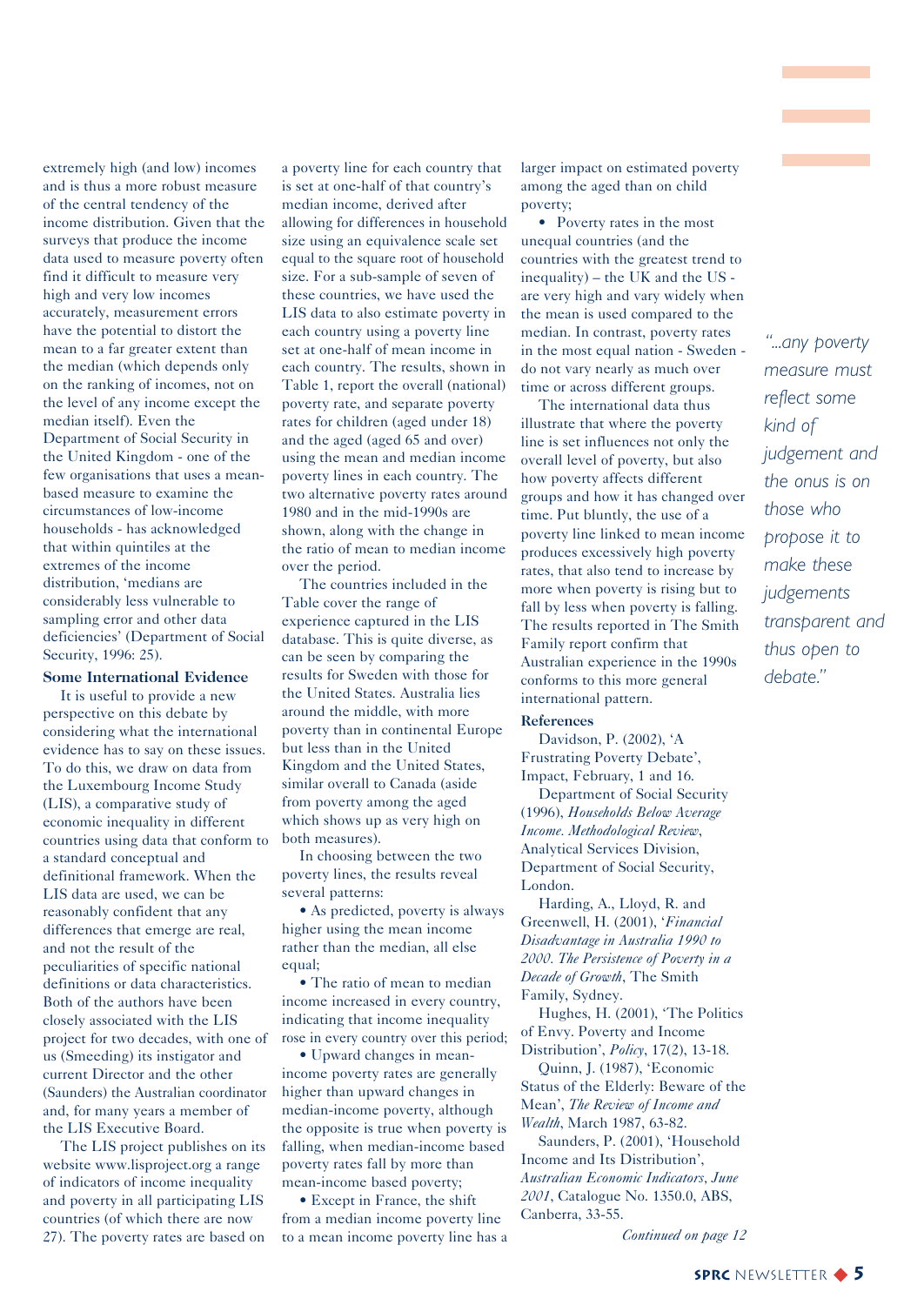# Costs of Foster Care – A National Study

#### by Marilyn McHugh

Since the mid-eighties there has been concern among major foster care organisations in Australia in relation to the low level of allowance (ie standard subsidy) paid to foster carers to reimburse them for the direct costs of care. Agencies were aware that unless the level of standard subsidy was increased there would be great difficulty in recruiting and maintaining carers and also in expanding the pool of appropriate carers.

All Australian States and

*"The rationale underlying this objective was to provide better information on the direct costs to carers associated with fostering."*

Territories administer similar foster care programs for children, with placements managed either by the statutory authority or by nongovernment agencies. The number of children in out-of-home care in Australia is considerable with 16 923 children and young people in care for the year 2000. The majority (15 169) of children in out of home care are predominantly in homebased or foster care. Indigenous children are significantly overrepresented in the child welfare system and more specifically in outof-home care. The rate of Indigenous children (aged 0-17 years), in out-of-home care at 18.3 per 1000, is significantly higher than for non-Indigenous children at 3.6 per 1000 (AIHW, 2001).

The Child and Family Welfare Association of Australia (CAFWAA) and the Association of Children's Welfare Agencies (ACWA) commissioned the SPRC to examine the adequacy and effectiveness of foster care allowances in Australia. The aim of the study was to contribute to an assessment of current subsidy payments in meeting the costs of children in care. The broad research objective was to establish a set of budgets to cover the costs for children of specific ages and sex in foster care. The rationale underlining this objective was to provide better information on the direct costs to carers associated with fostering.

The project was conducted in two stages. Stage I involved a field-based study with 120 directors of child welfare agencies (government/non-government and Indigenous/non-Indigenous) and six Foster Care Associations around Australia. One of the strongest findings from the survey data was that standard subsidy payments in most States were perceived as inadequate to meet the costs of children in care.

In Stage II, a set of budgets estimating the costs of children of various ages for housing, energy, food, clothing and footwear, household goods and services (HGS), health, transport, leisure and personal care were developed. Use was made of the estimates of the costs of children, at the modest but adequate standard, originally developed by the Budget Standards Unit (BSU) at the SPRC (Saunders et. al., 1998). These preliminary estimates of costs of children (not in care) were shown to 26 groups of carers (Indigenous and non-Indigenous) covering all States and Territories. In total 159 carers commented on the composition of the preliminary budgets and suggested areas of improvement to better reflect costs specific to fostering. The emphatic response from the majority of carers to these preliminary estimates was that they were not adequate to meet the needs of children in care. Carers highlighted numerous areas where costs specific to fostering were not reflected. In summary they were as follows.

• Significant costs were incurred in the housing budget for general 'wear and tear' and damage to household goods including furniture, furnishings, carpets, fittings, electrical equipment and white goods. Water usage was higher than usual due to additional laundering and showering (higher incidence of bed-wetting children of all ages and those not toilet trained).

• In the energy budget there were additional costs for laundry purposes (heating water and running washing machines/dryers). Higher than usual use of electrical appliances, lights, airconditioning/heating by children and young people in care was also noted.

• Estimates in the food budgets were closer to some carers' actual costs. However common patterns of over-eating and/or stealing, hoarding or hiding food led to higher consumption of some foods and significant wastage. To correct dietary deficiencies, under-weight or 'failure to thrive', babies and children were encouraged to consume more appropriate foods.

• Clothing for children was costly. Children often had no clothing or footwear or had minimal wardrobes of poor quality and cleanliness when coming into care.

• Additional costs in the HGS budget were due to wear and tear and damage to furniture, fittings, appliances, linen/towels, and soft furnishings including excessive wear on beds/bedding and mattresses. Repairs and maintenance of electrical appliances and costs for phone and postage usage were also higher than usual.

• In the health area carers noted substantial costs for over-thecounter medications and other prescription drugs for foster children.

• Carers incurred high transport costs. These costs were specific to the geographical location with higher costs for rural and regional carers. Substantial costs were incurred when regular 'access and contact' visits to children's birth families occurred. The purchase and running costs of larger vehicles to accommodate sibling or larger groups of foster children plus a carer's family were significant costs for some carers.

• Carers noted the lack of an allowance in the BSU leisure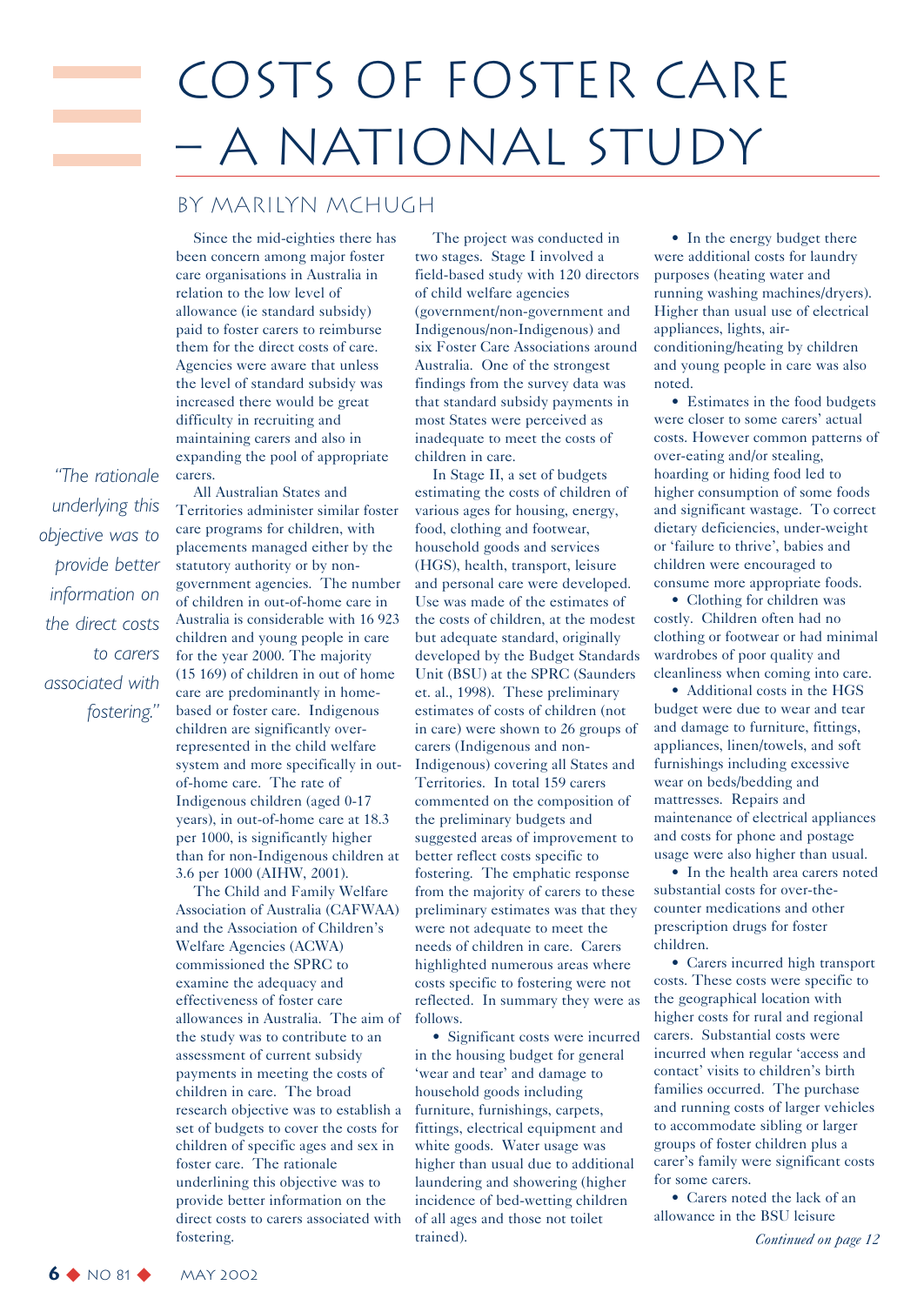# Reforming The Child PROTECTION SYSTEM IN CHINA

#### by Xiaoyuan Shang

About 50,000 orphaned or abandoned children, most of them also disabled, are in the care of the state in China (Shang, 2001). The system of child protection in China was established in the early 1950s when the communist government came to office. Before economic reforms, under the combined influence of Confucianism and communist ideology, the system of child protection in China was characterized by two contrasting institutional features. The state monopolized welfare provision to orphaned and abandoned children found in urban areas, which overwhelmingly relied on institutional care. However, the government played only a minimal role in welfare provision for children in families, leaving the family to bear the main responsibilities of caring for children. Neither social security nor public health provision covered children, who were seen as the sole responsibility of the family. This system left orphaned or abandoned children in rural areas and millions of children with disabilities outside the protection of the state. Because of this, the number of children in the care of the state has been extremely small, between 4000 and 5000 nationwide during the 1970s and 1980s (Shang, 2001).

Child abandonment is a serious social problem in China. Skinner and Yuan (1998) found that the number of female infanticides or abandonment in a single region (lower Yangtze region), was as high as 800 000 from 1970 to 1980, and the disappearance of girls has continued at an increasing rate in the 1980s and 1990s. Under the combined influence of government's 'one-child' policy and new socio-economic circumstances appearing in the reform era, the number of abandoned children found in urban areas has increased since the early 1990s (Johnson, Huang, and Wang, 1998). It was estimated that millions of girls are

missing from official population registration in the past three decades (Skinner and Yuan 1998). At the same time, the first adoption law applied in 1992 strictly controlled domestic adoption. Because of this, large numbers of abandoned children could not be adopted by families who wanted them, and had to be cared for by state children's welfare institutions. This challenged the existing system of child protection. However, owing to the political voicelessness of conventional welfare beneficiaries and the lack of independent forces in Chinese society could who voice their demand, the responsible government department, the Ministry of Civil Affairs (MCA), has failed to persuade the central government to make additional appropriations to meet this increased need (Shang, 2001). State investment has fallen behind what is needed to maintain welfare provision to orphaned or abandoned children at an acceptable level. The situation of orphaned or abandoned children in China has raised serious human rights concern in international communities since 1995 (Human Rights Watch/Asia, 1996).

The situation has changed recently. The government increased investment in state children's welfare institutions, gave up its state monopoly position, and accepted new policy directions that allowed individual citizens and non-government organizations to play a greater role in welfare provision to children. During the process, the idea that foster care is a better way to care for children, as well as being more cost-efficient was introduced into China by international NGOs and accepted by some state children's welfare institutions at a local level as well as policy makers at the central level. The adoption law has been revised twice since 1992.

What is the current situation of child protection in China? The

first large-scale investigation of children in alternative care in eight Chinese provinces in 2001 found that the policy change since 1995 has achieved major success. In the eight research sites, the dominant form of alternative care has changed from institutional care to family based care, such as adoption, foster care or residential group care. Adoption is regarded as the best choice for arrangements for orphaned or abandoned children. During 2000, about 11 per cent of children in the care of the state were adopted, 90 per cent of them were healthy and about 10 per cent had slight or medium handicaps. Considering over 80 per cent of custodial children in these welfare institutions were handicapped, this result means almost all newly taken-in healthy abandoned children were permanently placed with families. In addition, a total of 63.8 per cent of all custodial children were cared for in families or family-like environments. Institutional care is no longer the main form of alternative care in China. The final changes is that the living conditions of children in care have been improved greatly as all the institutions in the research sites have experienced substantial renovation or rebuilding since 1995. Not only has physical care improved, but also staff of state children's welfare institutions have become aware of children's psychological needs.

Although the reform has achieved impressive progress, there is still a long way to go if all vulnerable children are protected from abandonment and neglects. First, child abandonment is still a serious social problem in China and the number of abandoned children found in urban areas has not decreased dramatically. Preventive methods have not been widely used. Second, the child protection system in China only covers orphaned or abandoned children.

*"...the idea that foster care is a better way to care for children, as well as being more costefficient was introduced into China."*

*Continued on page 12*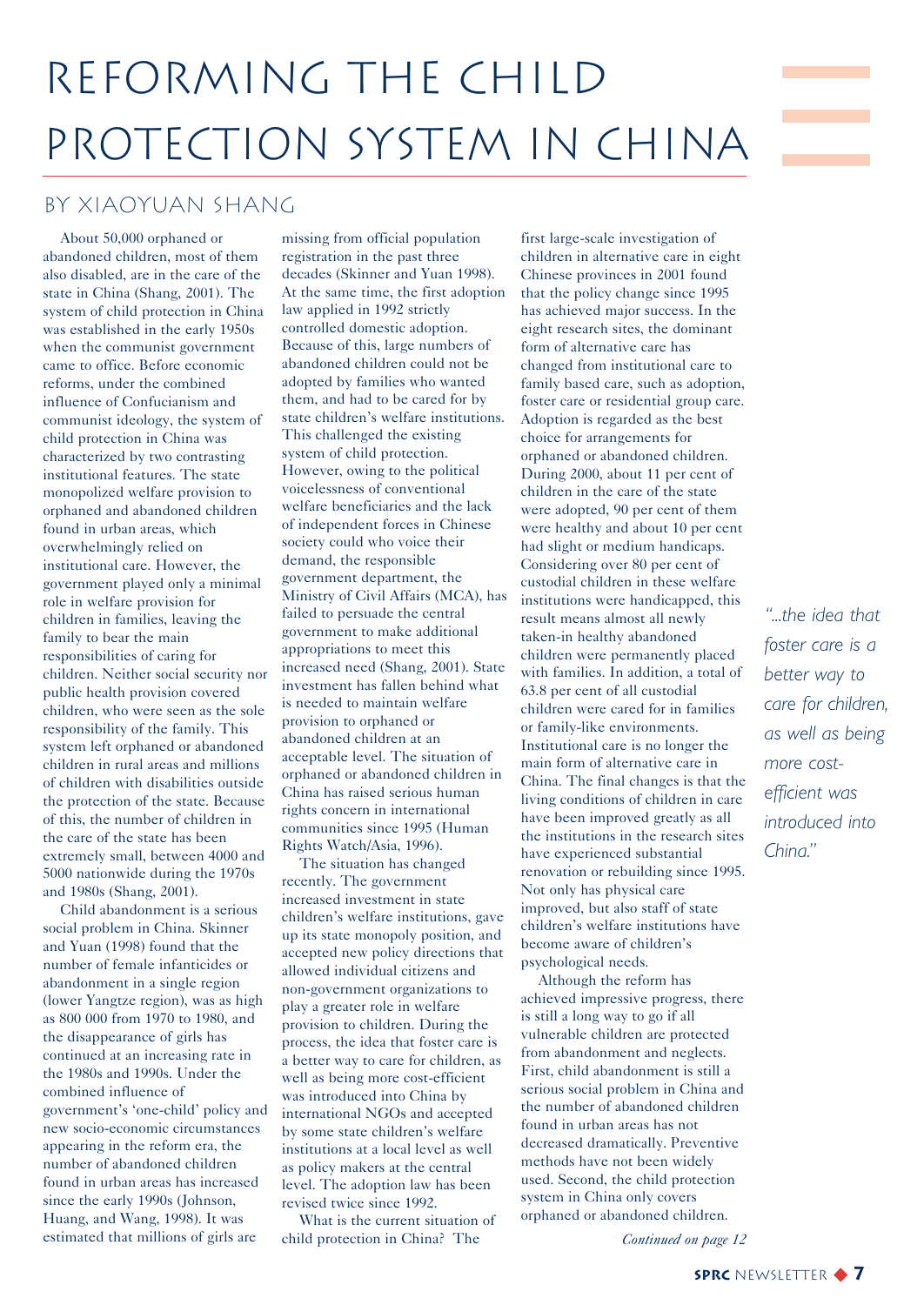# FROM THE PROJECTS

#### **Long-term Unemployment in NSW**

The Australian labour market at the end of 2001 was in a relatively healthy position. There had been eight years of job growth, with around 1.5 million extra jobs created since 1992-93. The unemployment rate had reached its lowest since 1989 in September 2000, falling from 11.0 per cent to around 6.2 per cent. However, it then rose again, reaching 6.8 per cent in December 2001 and 7.4 per cent in January 2002. It appears that since then Australia has defied the world economic downturn following the events of September 11 and that unemployment has fallen again somewhat.

In spite of this economic success and the consequent job growth, long-term unemployment, defined as being out of work for one year or more, has remained relatively high, currently standing at just over onefifth of all official unemployment. The level of very long-term unemployment (unemployed for two years or more) also remains stubbornly high and nearly twothirds of all those receiving unemployment allowances have been receiving them for more than a year. The tendency for long-term unemployment to rise substantially during recessions and then to fall more slowly than overall unemployment is a well-known contemporary feature of industrialised economies. Also, more than three-quarters of new jobs created since the mid-1990s have been either part-time, casual or of non-employee status.

This research project is being undertaken in partnership with the Commonwealth Department of Family and Community Services under the Social Policy Research Services Agreement. The aim is to increase our understanding of the

factors contributing to high levels of long-term unemployment, particularly in a period of employment growth. It is hoped that a better understanding of the dynamics of long-term unemployment in a relatively buoyant labour market might assist the development of more effective and integrated policy responses. The project was initiated by the FaCS New South Wales State Office and the focus is on NSW, which in recent years has experienced a high level of employment growth on average and a more substantial reduction in overall unemployment than most other parts of Australia.

The study involves four elements: a review of the literature on long-term unemployment and its contributing factors; secondary analysis of a range of data sets, including the FaCS administrative Longitudinal Data Set (LDS) and ABS industry and labour force data; interviews with providers of employment assistance; and indepth qualitative interviews with 27 long-term unemployed people.

The empirical research has focused specifically on Western Sydney, with agencies and longterm unemployed people drawn from South Western, Outer Western and Central Western Sydney. This part of Sydney includes areas of high and low unemployment as well as areas of employment growth and decline. A focus on sites allows examination of the dynamics of the interactions between long-term unemployed people and their communities, service providers and local labour markets.

The nine participating agencies are mainly providers of Intensive Assistance within the Job Network, the Community Support Program and Work for the Dole. Managers or senior caseworkers in each agency have been interviewed about their perceptions and experiences of long-term unemployed people's

characteristics, material conditions and the barriers they face in local labour markets. The agencies have also recruited long-term unemployed clients for the indepth interviews, according to a set of specifications. The interviewees were selected to be broadly typical of the long-term unemployed population in terms of sex, age and ethnicity, and to include people receiving different types of employment assistance, as well as those with circumstances known from the literature to be a factor in long-term unemployment.

Interviews topics have included participants' own perceptions of the causes of their long-term unemployment, with exploration of the issues raised. Typically, these conversations have ranged across life trajectories; personal, family and community contexts and relationships; culture and migration; health and disability issues; locational and housing issues; experiences with education and training; employment histories and experiences; job search experiences and attitudes to work.

Analysis of both the statistical and interview data is nearing completion and a draft report is expected to be submitted in late April. The SPRC staff involved are Tony Eardley, Jenny Chalmers and David Abelló.

#### **EVALUATION OF THE NEW SOUTH WALES MENTAL HEALTH INTEGRATION PROJECTS**

In May last year, the SPRC was invited to submit an expression of interest in the evaluation of the NSW Mental Health Integration Projects (MHIPs). These demonstration projects aim to facilitate closer working relationships between public and private providers of mental services, integration of services at different levels of the system (from individual case to intersectoral working) and better outcomes for mental health consumers. They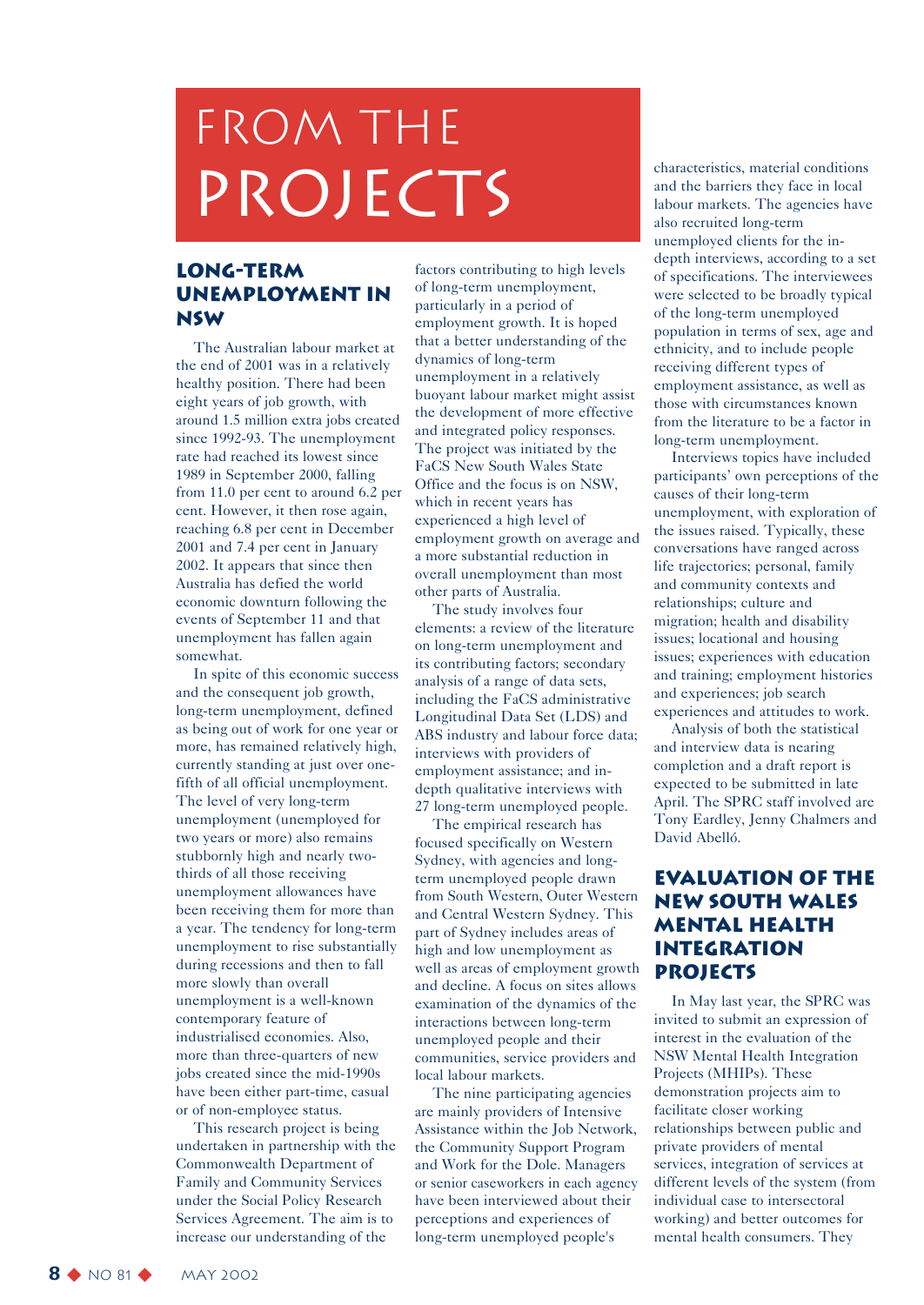involve fund pooling and use of the national standardised mental health outcome measures.

The SPRC was chosen to develop an evaluation plan in consultation with the two local projects in Illawarra and the Far West (based in Broken Hill) and their stakeholders. The Evaluation plan was presented in outline to the MHIP National Evaluation Steering Group at the end of November and submitted in detail to the Commonwealth Department of Health and Ageing, Mental Health and Special Programs Branch in early January 2002.

In February 2002, the SPRC was contracted to conduct the evaluation of the Illawarra project until its conclusion in June 2003. The Illawarra MHIP is an umbrella for 13 smaller projects involving developments in the work of clinical psychologists, public and private sector psychiatrists, GPs, NGOs and consumers in the provision of mental health services and support. Share-care and consultation-liaison arrangements between GPs and psychiatrists are in place; the Specialist Psychological Service provides anxiety disorder and borderline personality disorder clinics; Lifeline (Southcoast) telephone counsellors are provided with supervision by a psychiatrist and an interagency agreement has been developed for the coordinated care of frequent callers who have other mental health care providers; consumers are being employed as rehabilitation consultants and there is a volunteer support program.

The challenge for the Illawarra MHIP is to keep all these developments (and there are others), working together in the same direction; and if they are effective, to find ways to sustain them at the end of the project. The challenge for the evaluation in assessing the effects of the MHIP is, first to take account of the other significant developments in the Mental Health Service (MHS) in Illawarra which include a strategic planning process being guided by the new Director of Mental Health

Services, an ARC project on the development and validation of outcomes measures by consumers, and a MHS accreditation process; and second, to draw together quantitative and qualitative data relating to different levels in the mental health system and beyond, to demonstrate effects on integration and outcomes for consumers and providers.

Dr Natasha Posner, the project coordinator, Justin McNab and Jan Webster who was employed by the Centre as a consultant in relation to the Far West MHS began work on the project September 2001. David Abelló has joined the team to assist in the evaluation of the Illawarra MHIPS.

The project in the Far West had a delayed start when the initiating project officer left, but has recently appointed a new project officer. If the evaluation goes ahead, it will be conducted in association with Professor David Lyle, University of Sydney, in Broken Hill.

#### **The Role and Impact of the Social Support System on the Well-Being of the Elderly in China**

This project, funded by a threeyear Australian Research Council Discovery Grant is still in its early stages, setting up the process whereby data from two recent surveys of older people in China can be analysed. The SPRC's role in the research will involve detailed examination of data from two national surveys undertaken in 1992 and 2000 that collected a massive amount of information on the living conditions, lifestyles and attitudes of older people in rural and urban areas of China. Four specific issues will be investigated:

• The extent of poverty and income inequality among the older population;

• The coverage, accessibility and affordability of health care facilities and services;

• The nature and impact of informal support for older people; and

• Changing attitudes to social support for older people.

These four issues will be examined using for the first time outside of China, data from the 2000 national survey that examined the implications of population ageing on the support systems for older people in rural and urban areas. Much of the data gathered during this survey replicated that collected eight years earlier in 1992 and a major focus of interest is on how the circumstances and conditions of older people have changed in a period of rapid economic reform and welfare system development.

Both surveys were conducted by the China Research Centre on Ageing (CRCA), which is located in Beijing's Chaoyang District. The CRCA has agreed to participate in this research, providing the basis for bringing together the SPRC's expertise in analytical techniques and knowledge of policy issues with the on-the-ground practical knowledge of researchers at CRCA. It is currently envisaged that the bulk of the data analysis will be undertaken by CRCA researchers located at SPRC, thus providing the maximum scope for intellectual interaction whilst at the same time providing a vehicle for CRCA researchers to upgrade their analytical skills.

Although the main focus of the research will be on how things have changed in China during its recent rapid transition to a more open and integrated economy, attention will also be paid to a series of comparisons between older people in China and in Australia. The two countries differ enormously in size – the older population in China in 2000 was over 120 million, more than six times the size of the total Australian population – as well as in their stage of development, but there are nonetheless many areas where each can learn from the research and experience of the other. We in Australia are gradually realizing that the formal welfare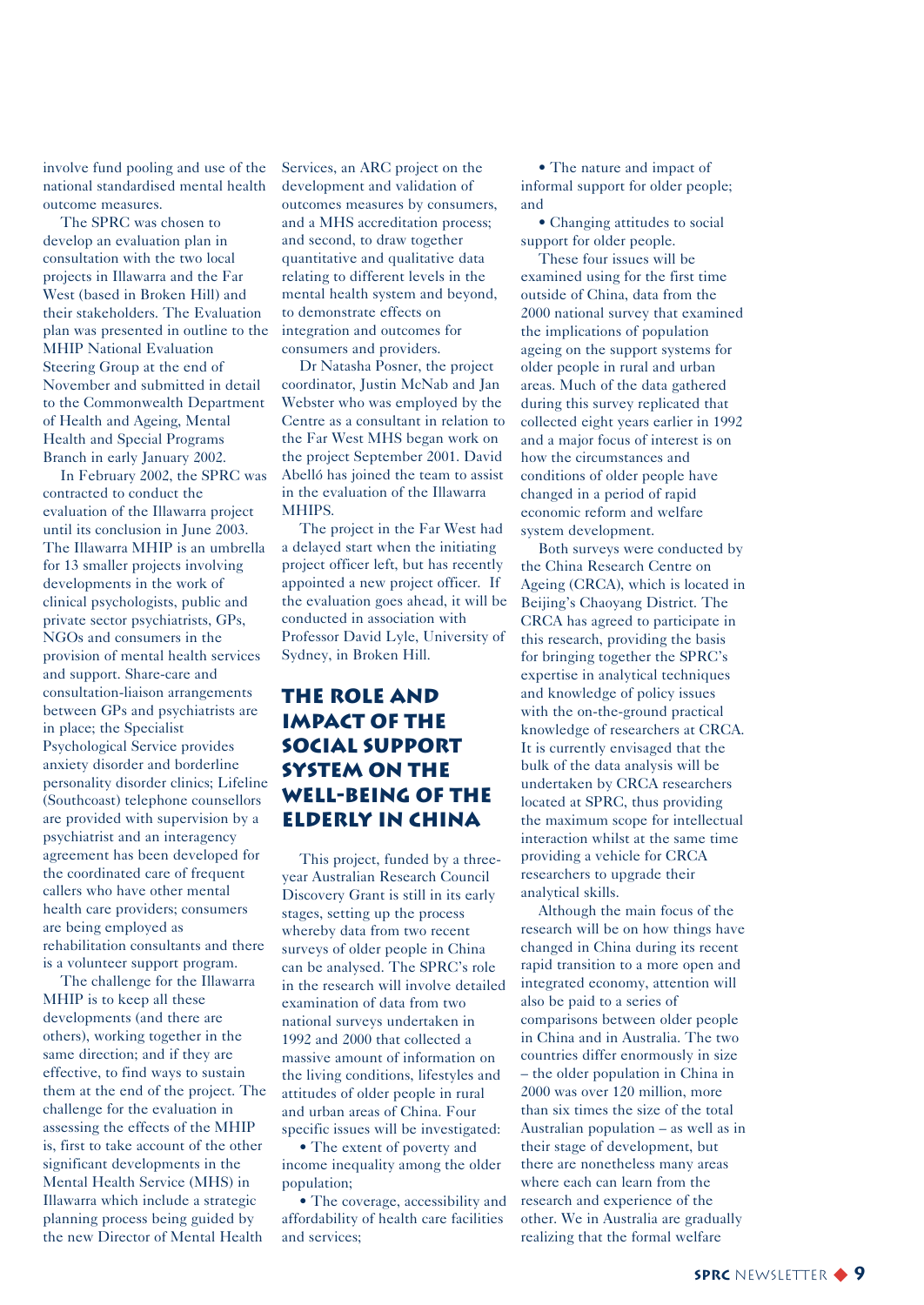system rests on a huge substructure of informal social support, without which it could not survive. China has a far less developed formal system but its informal system remains strong and provides many lessons from which we can learn. Progress with the research will be reported in later issues of the SPRC Newsletter, as the results of what promises to be an exciting piece of research begin to emerge. SPRC researchers in the project are Peter Saunders and Xiaoyuan Shang.

#### **Best Practice in Mature Age Employment Services**

The special problems faced by older workers in the labour market have attracted increasing attention in a number of countries in the last 10-15 years Reports on the disproportionately high rates of unemployment among mature-age workers (generally defined as aged 45 years and over), and their

difficulties in finding jobs have been produced by international bodies including the World Bank, OECD, ILO, the UN, and the European Union. In Australia alone, there have been at least six official reports since 1999, as well as a steady flow of academic studies and reports by NGOs. The topic has also been dealt with in several SPRC studies.

The bulk of this literature concerns the problems and obstacles faced by mature-age workers, but there has been very little inquiry into factors related to success, rather than failure, in the labour market. In 2001, Sol Encel and Helen Studencki received a grant from the Regional Assistance program (then administered by the Department of Employment, Workplace relations and Small Business, and now with the new Department of Transport and Regional Services). The grant was top identify 'Best Practice in Mature Age Employment Services', and its objectives set out as follows.

• To identify and track the progress of mature age workers who have overcome barriers associated with their age

• To identify and develop pathways and factors contributing to successful employment outcomes for older workers

• To provide information to assist service providers in facilitating access to the labour market for older workers

• To improve the success rate of the Job Network and Mature Age Workers Programs in assisting unemployed mature-age workers.

Three Job Network providers – Mission Employment, Salvation Army Employment Plus, and Work Ventures Inc – assisted by providing addresses of clients aged 45 and over, to be reached through a mail questionnaire. A small number of follow-up interviews were conducted with respondents who had indicated their willingness to be interviewed.

A draft report was presented to a forum of interested parties on March 12, and feedback from this forum will be incorporated in the final report.

#### **From the Director**

crucial impact on the size of the e/r ratio and if demographic pressures are causing the ratio to rise, then an obvious response is to try to offset this through policies that cause it to fall.

Policies that keep workers in the employed labour force for longer, or allow those who have retired to maintain a part-time attachment to the world of (paid) work thus have a key role to play in the response to ageing. Again, however, some of the policies introduced in response to the alarmist 'first generation' studies (e.g. increasing the pension income-test or encouraging older workers to 'exit gracefully' from the labour force to make way for

younger workers) have had precisely the opposite effect.

These second generation studies of ageing have also opened up new issues for research, including why it is that older workers have been retiring from the labour force and what role the attitudes of employers play in this process. More generally, they have focused attention on the role of the labour market and what needs to be done to maintain people's involvement in it for as long as possible, given their own capabilities and aspirations.

These issues were explored at a seminar sponsored by the SPRC at the beginning of April, at which we were fortunate to hear the views of

#### *from page 3*

two eminent American experts in the field – Professors Gary Burtless from the Brookings Institution and Timothy Smeeding from Syracuse University. Their accounts of how the debate has evolved in the US was accompanied by two papers – from Julia Perry and Michael Bittman – reporting recent SPRC research on early retirement and employer attitudes to older workers. The papers (available from the SPRC website at www.sprc.unsw.edu.au) point the way to an emerging perspective on ageing that promises a better understanding of the issues and offers the prospect of an effective policy response.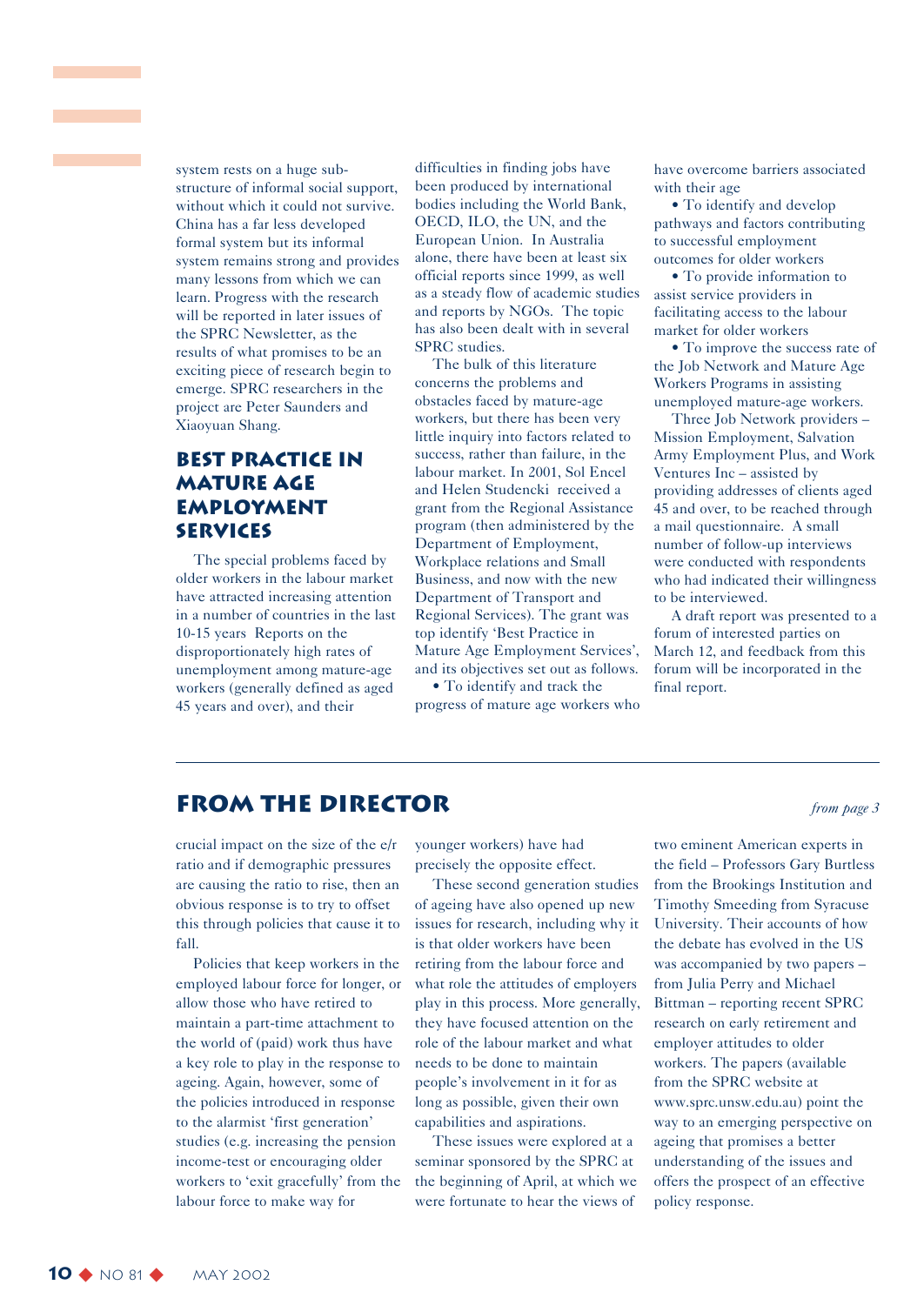# **'Ageing Societies: Responding to the Policy Challenges' Seminar Papers**

In April the SPRC ran a seminar with leading researchers in the field of ageing from both the United States and Australia. Three papers presented at the seminar are now available for free download from the SPRC Website: http://www.sprc.unsw.edu.au/.

> 'Does Population Ageing Represent a Crisis for Rich Societies?' Professor Gary Burtless, Brookings Institution, Washington DC

'The Future Costs of Health Care in Ageing Societies: Is the Glass Half Full or Half Empty?' Tim Smeeding, Maxwell Professor of Public Policy, Syracuse University, USA, Director of the Luxembourg Income Study and Visiting Professor, SPRC

'Older Workers: A Survey of Recent Recruitment Decisions in a High Growth Industry' Michael Bittman, Senior Research Fellow, SPRC

# publications order form

*Please mark all boxes to indicate which publications you are ordering. For all subscribers, please fax or email your email address to receive updates about SPRC events.*

#### SPRC discussion Papers **(Free)**

| No. 114 Jennifer Wilkinson and Michael Bittman, |
|-------------------------------------------------|
| 'Volunteering: The Human Face of                |
| Democracy'                                      |

#### Mailing Lists **(free)**

- SPRC Newsletter Mailing List *You will receive Newsletters regularly*
- SPRC Annual Report Mailing List. *You will automatically receive SPRC Annual Reports as released*

| Send Orders to: Publications |                               | OR     |                                        |
|------------------------------|-------------------------------|--------|----------------------------------------|
|                              | Social Policy Research Centre | Fax:   | +61 (2) 9385 7838                      |
|                              | University of New South Wales |        | Phone: $+61(2)$ 9385 7800              |
|                              | SYDNEY NSW 2052               | Email: | $\mathsf{sprc}\mathcal{Q}$ unsw.edu.au |
|                              |                               |        |                                        |

|                | <b>MAILING ADDRESS</b> |                                                                           |
|----------------|------------------------|---------------------------------------------------------------------------|
| <b>Name</b>    |                        | <b>CHANGE OF ADDRESS</b>                                                  |
| Organisation   |                        | I wish to change my current                                               |
| <b>Address</b> |                        | mailing address                                                           |
|                | <b>Post</b><br>Code    | Please fill in your NEW address in the<br>mailing address box on the left |
| Phone          | Fax                    |                                                                           |
| Email          |                        |                                                                           |